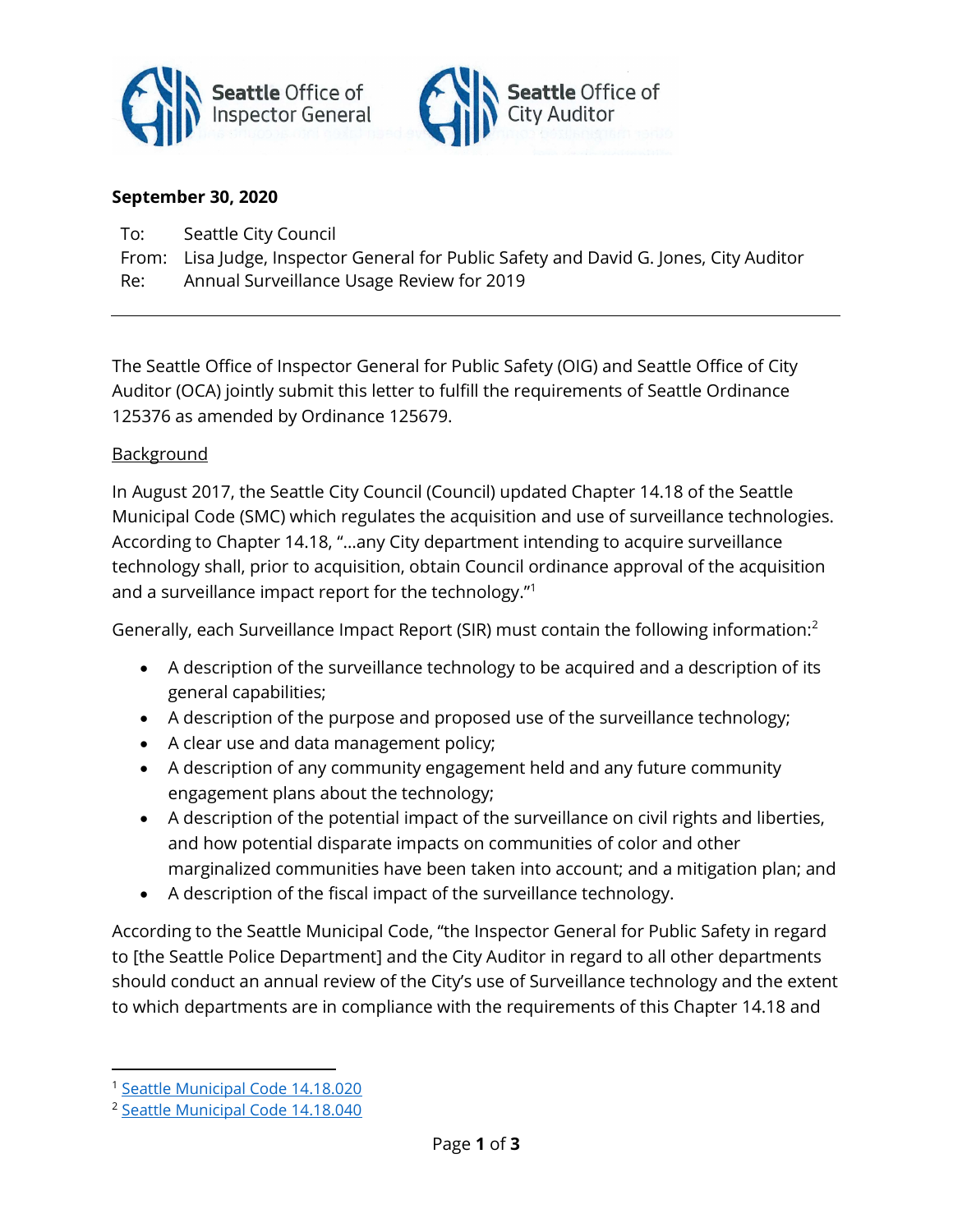with the terms of approved SIRs."<sup>3</sup> This requirement is detailed in Ordinance 125679 which amended Section 5 of Ordinance 125376 to state that the "first annual surveillance usage review under Section 14.18.060 of the Seattle Municipal Code should be filed in January of 2020 and cover activities through the end of 2018. Surveillance usage reviews in subsequent years shall be filed in September and cover the data and activities of the previous year."

## Surveillance Usage Review for 2019

According to the Seattle Privacy Office, they received 710 total requests for privacy reviews during 2019 and 288 technologies and projects were applicable. There were two resulting changes to the Master List of Technologies:

- SPD UFED Premium Software Upgrade was found to be an update to an existing technology reviewed by SIR in late 2019.
- SPD Black Bag Forensic Software was found to fall under entry for Group 4 computer, cellphone, and mobile device extraction tools. This was an upgrade to an existing Master List technology.

As required by SMC 14.18.020, the CTO filed four quarterly reports in 2019. The Seattle Privacy Office reported completing 12 SIRs by the end of 2019 for Council consideration in 2020.

The City Council accepted and approved SIRs for two retroactive technologies on September 23, 2019, in Ordinance 125936:

- Seattle Department of Transportation closed-circuit television traffic cameras; and
- Seattle Department of Transportation license plate readers.

Ordinance 125376 specifies OIG and the City Auditor are to assess compliance with the terms of approved SIRs. As Council has not yet approved any SIRs for the Seattle Police Department, OIG was not able to assess the technology used by SPD for compliance.

OCA began evaluating the Seattle Department of Transportation's (SDOT's) compliance with Ch. 14.18 and the two Council-approved SIRs in late 2019. It is currently working on audit reports for these technologies. On September 29, 2020, the City Council approved an extension, via Clerk File 314458, for OCA's completion of the SDOT license plate reader report to Quarter 4, 2020, and to Quarter 2, 2021, for the closed-circuit television traffic cameras report. Carry-over funding for budgeted consultant funds was eliminated because of the COVID-19 budget crisis, resulting in OCA not being able to complete work on the reports by September 2020.

<sup>3</sup> Seattle Municipal Code 14.18.060 (Ibid)